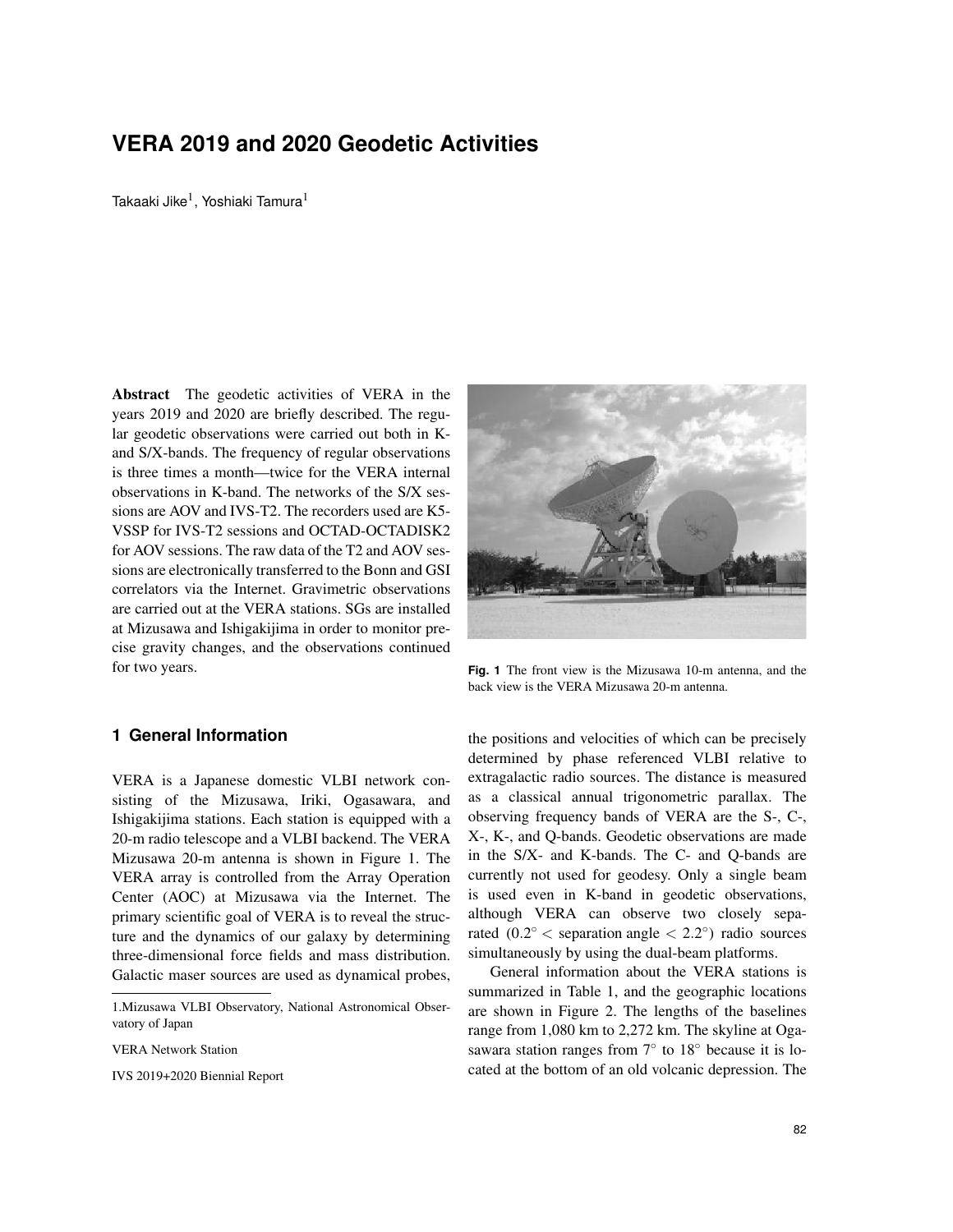north-east sky at Ishigakijima station is blocked by a nearby high mountain. However, the majority of the skyline is below 9◦ . The skylines at Mizusawa and Iriki are low enough to observe sources at low elevations. Because Ogasawara and Ishigakijima are small islands in the open sea and their climate is subtropical, the humidity in the summer is very high. This brings about high system temperatures in the summer, in particular in the K- and Q-bands. The Iriki, Ogasawara and Ishigakijima stations are frequently hit by strong typhoons. The wind speed sometimes reaches up to 60–70 m/s. Mizusawa often stops operating its antenna due to heavy snow in winter.



**Fig. 2** Distribution of the stations in the VERA network.

| <b>Table 1</b> Locations of the four VERA sites. |  |  |  |
|--------------------------------------------------|--|--|--|
|                                                  |  |  |  |

| Site name Longitude |                                                          | Latitude | Altitude |
|---------------------|----------------------------------------------------------|----------|----------|
|                     | Mizusawa 141° 07' 57".199 E 39° 08' 00".726 N 75.7 m     |          |          |
| Iriki               | 130° 26' 23".593 E 31° 44' 52".437 N 541.6 m             |          |          |
|                     | Ogasawara 142° 12' 59".809 E 27° 05' 30".487 N 223.0 m   |          |          |
|                     | Ishigakijima 124° 10' 15".578 E 24° 24' 43".834 N 38.5 m |          |          |

# **2 Activities during the Past Years**

The parameters of the antennas are summarized in Table 2, and the front and backends are summarized in Table 3. The actual receiver temperature in S-band is much higher than the notation in the table due to the influence of interference. Two observing modes are used for geodetic observations. One is the VERA internal observing in K-band with the recording rate of 1 Gbps or 2 Gbps using OCTADISK. The other is the conventional S/X-band observing with K5-VSSP (128 Mbps) and OCTAD-OCTADISK2 (1 Gbps and 512 Mbps) [1]. AOV, IVS-T2, and T2P sessions belong to this class. Only Mizusawa participated in these sessions.

#### **Table 2** Antenna parameters.

| ntenna parameters.         |  |                             |                 |                      |  |  |
|----------------------------|--|-----------------------------|-----------------|----------------------|--|--|
| Diameter of main reflector |  |                             | 20 <sub>m</sub> |                      |  |  |
| Mount type                 |  |                             | $AZ$ -EL        |                      |  |  |
| Surface accuracy           |  |                             | $0.2$ mm (rms)  |                      |  |  |
| Pointing accuracy          |  |                             | $< 12''$ (rms)  |                      |  |  |
|                            |  |                             |                 |                      |  |  |
|                            |  |                             |                 |                      |  |  |
|                            |  | Azimuth                     |                 | Elevation            |  |  |
| Slew range                 |  | $-90^{\circ} - 450^{\circ}$ |                 | $5^\circ - 85^\circ$ |  |  |
| Slew speed                 |  | $2.1^{\circ}/sec$           |                 | $2.1^{\circ}/sec$    |  |  |
| Acceleration               |  | $2.1^{\circ}/sec^2$         |                 | $2.1^{\circ}/sec^2$  |  |  |
|                            |  |                             |                 |                      |  |  |
|                            |  | S                           | X               | K                    |  |  |
| <b>HPBW</b>                |  |                             | 1550" 400"      | 150''                |  |  |
| Aperture efficiency        |  | 0.25                        | 0.4             | 0.47                 |  |  |
|                            |  |                             |                 |                      |  |  |

**Table 3** Frontend and backend parameters.

|                                           | Frontend parameters     |                        |                  |                      |  |
|-------------------------------------------|-------------------------|------------------------|------------------|----------------------|--|
| Frequency band                            | S                       | X                      |                  | K                    |  |
| Frequency range (GHz) 2.18-2.36 8.18-9.00 |                         |                        |                  | $21.5 - 24.5$        |  |
| Receiver temperature                      | $>$ 100 $\rm{^\circ K}$ | $100\text{ °K}$        |                  | $39\pm8~\mathrm{°K}$ |  |
| Polarization                              | <b>RHC</b>              | <b>RHC</b>             |                  | LHC                  |  |
| Receiver type                             | <b>HEMT</b>             | <b>HEMT</b>            |                  | cooled HEMT          |  |
| Feed type                                 | Helical array           | Horn                   |                  |                      |  |
| <b>Backend</b> parameters                 |                         |                        |                  |                      |  |
|                                           |                         |                        |                  |                      |  |
| Observation type                          | VERA Intl.              | T <sub>2</sub>         | T <sub>2</sub> P | AOV                  |  |
| Sampling [MHz-bit] $32-2$ or $1024-2$     |                         | $8-1$                  | $16-2$           | $32 - 2$             |  |
| Channel                                   | $16$ or $1$             | 16                     | 16               | 16                   |  |
| Filter                                    | Digital                 | Analog Digital Digital |                  |                      |  |
| Recorder                                  | OCD                     | K5                     | OCD2 OCD2        |                      |  |
| Rec. rate [Mbps]                          | 1024 or 2048            | 128                    | 512              | 1024                 |  |
| Deployed station                          | four VERA               |                        | Mizusawa         |                      |  |
|                                           |                         |                        |                  |                      |  |